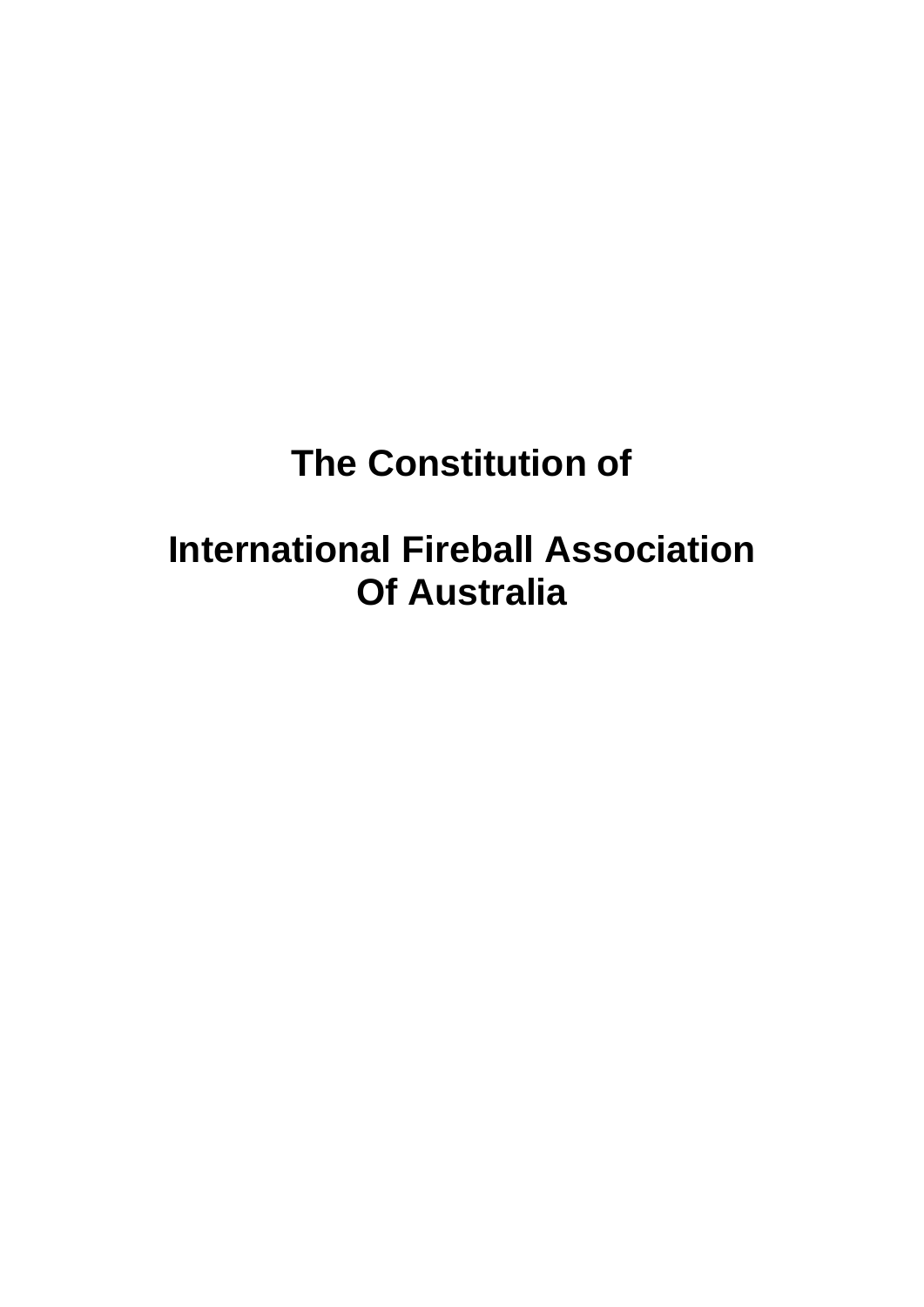## **Contents**

| 1 <sup>1</sup>   |  |
|------------------|--|
| 2.               |  |
| 3.               |  |
| $\overline{4}$ . |  |
| 5 <sub>1</sub>   |  |
| 6.               |  |
| 7.               |  |
| 8.               |  |
| 9.               |  |
| 10.              |  |
| 11.              |  |
| 12.              |  |
| 13.              |  |
| 14.              |  |
| 15.              |  |
| 16.              |  |
| 17.              |  |
| 18.              |  |
| 19.              |  |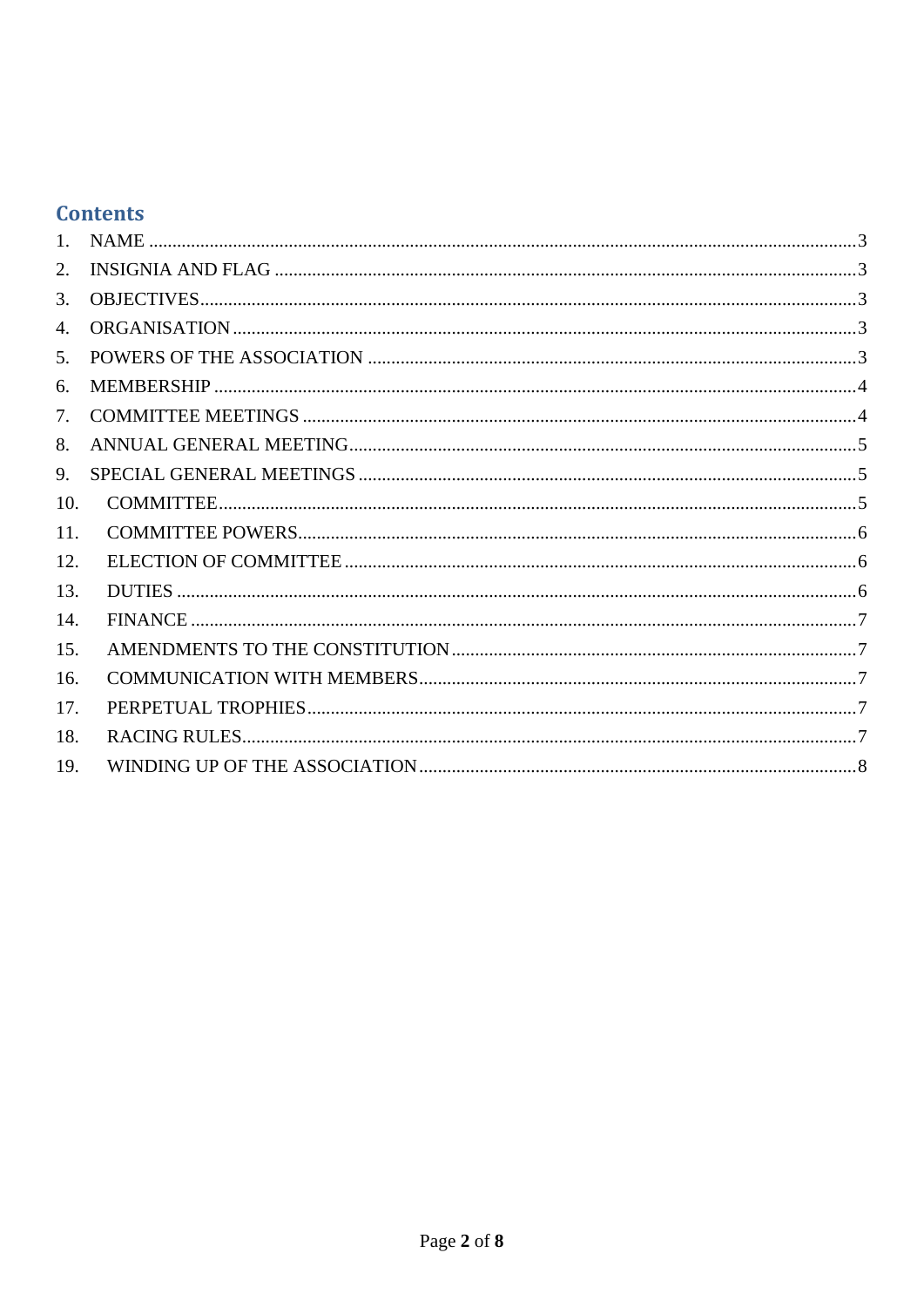## <span id="page-2-0"></span>*1. NAME*

- **1.1** The name of this body shall be International Fireball Association of Australia and it shall hereinafter be referred to as the "Association".
- **1.2** The Association may also be referred to as IFAA or Fireball Australia.

## <span id="page-2-1"></span>*2. INSIGNIA AND FLAG*

- **2.1** The International Fireball insignia shall be a red disc 510mm ± 13mm in diameter placed back to back on the two sides of the mainsail above the sail numbers.
- **2.2** The International Fireball Flag shall be dark blue with a red disc.

## <span id="page-2-2"></span>*3. OBJECTIVES*

- **3.1** To govern and control the International Fireball one design class yachts in Australia.
- **3.2** To affiliate with, support and abide by the rules of the appropriate International, National and State Sailing authorities.
- **3.3** To foster the sport of sailing.
- **3.4** To promote the International Fireball one design class throughout Australia in association with other International Fireball class regional and state associations.
- **3.5** To regulate the International Fireball class in Australia and ensure compliance with the International Fireball Class Rules and Measurements.
- **3.6** To promote communications to members and others through regular meetings, newsletters and information circulars.
- **3.7** To promote social events at which members and their friends may meet.
- **3.8** To oversee the running of the Australian Championships held to determine the National Fireball Champion.
	- **3.8.1** The National Championship will be conducted annually.
	- **3.8.2** Where a State with a local Fireball Association has been awarded the National Championship, the State Association will be responsible for running the National Championship and acting in conjunction with the host club as organising authority with IFAA providing guidance.
	- **3.8.3** Where a State without a local Fireball Association has been awarded the National Championship or the local association has opted not to run the National Championship, IFAA will take on responsibility for running the National Championship and act in conjunction with the host club as organising authority.

## <span id="page-2-3"></span>*4. ORGANISATION*

- **4.1** The Association shall be affiliated with and subject to the rules of Australian Sailing (AS).
- **4.2** The Association shall be affiliated with and subject to the rules of Fireball International (FI).
- **4.3** An amount determined by Fireball International shall be paid annually to FI for each registered boat and the helm and crew of such registered boat as payment for affiliation.

## <span id="page-2-4"></span>*5. POWERS OF THE ASSOCIATION*

- **5.1** The Association shall have all the powers conferred by Fireball International, and
- **5.2** The Association shall have all the powers conferred by section 25 of the Act.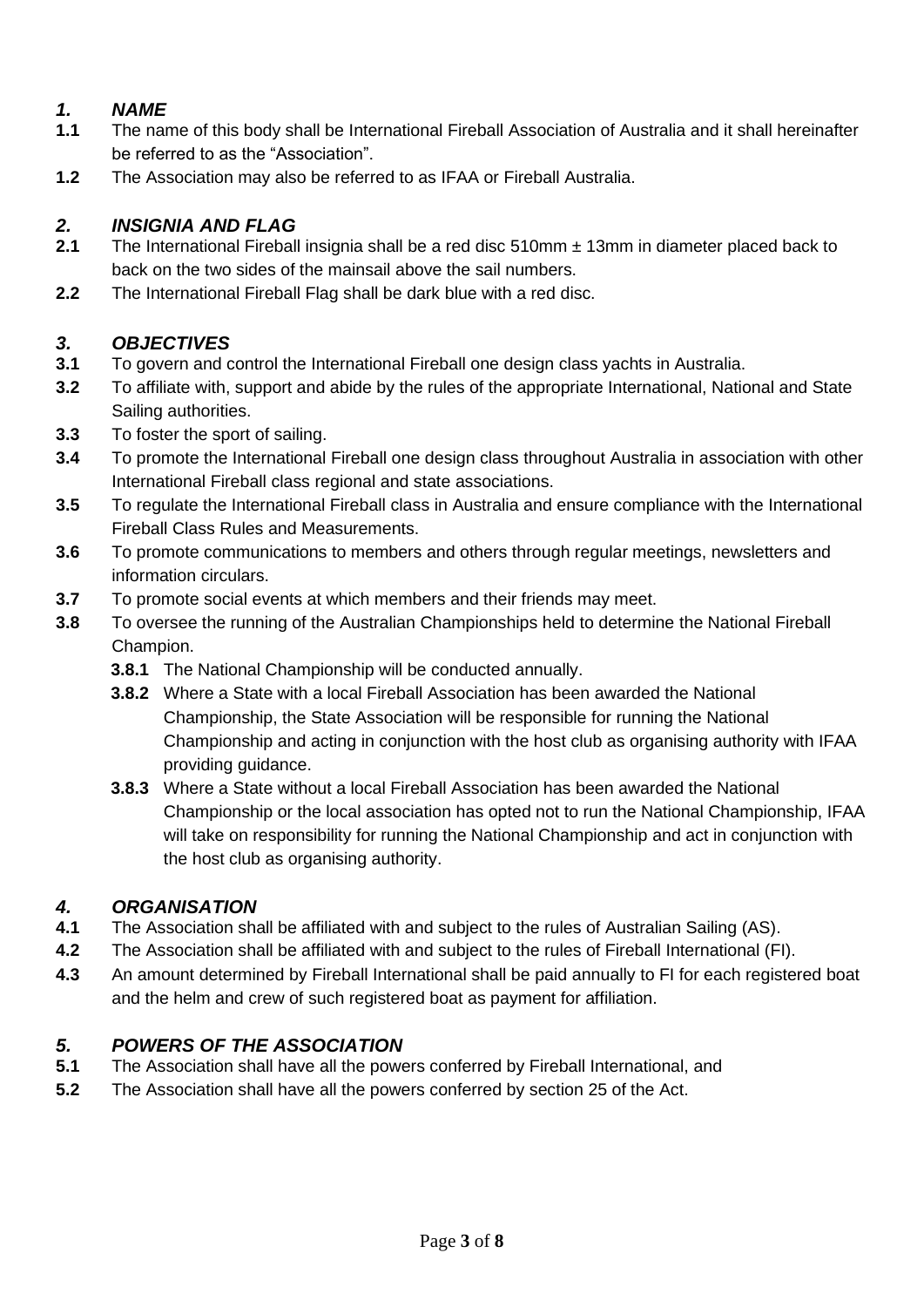#### <span id="page-3-0"></span>*6. MEMBERSHIP*

- **6.1** For each International Fireball class yacht, a boat registration and two full members being a helm and crew shall be maintained.
- **6.2** Membership is renewed by payment of the annual subscription. The subscription shall be determined annually by the Committee each year. If a fee increase is greater than the annual CPI as at the December quarter or 5% then the fee increase must be approved by the membership at the Annual General Meeting. The subscription is due on 30 November each year or 30 days after publication of the renewal notice whichever comes later.
- **6.3** Membership is terminated if subscriptions or other payments fall into arrears by more than three (3) months or a member makes written request for their membership to be terminated by resignation.
- **6.4** The Committee may reject any application or any renewal. Also, the committee may exercise its right to take disciplinary action against a competitor or boat as provided for in the World Sailing (WS) rules.
- **6.5** Honorary Life Membership may be bestowed upon a member who has given outstanding service to the Association. A Life member will enjoy all of the privileges and rights of a full member without payment of an annual subscription. A Life member shall be elected under the following conditions:
	- Such Honorary Life Membership must be proposed and seconded by financial members.
	- Such proposal must be notified in writing to all members at least 14 days prior to an Annual General Meeting.
	- Such proposal will be put forward as a motion at an Annual General Meeting, and shall require a 3/4ths majority of members present in person or voting by postal or proxy votes.
	- A maximum of two life members may be elected each year.
- **6.6** Full members may:
	- Vote at meetings.
	- Take any position of office.
	- Enter and sail in races arranged by the Association.

## <span id="page-3-1"></span>*7. COMMITTEE MEETINGS*

- **7.1** Committee meetings are to be held at least every four months.
- **7.2** The President will call a committee meeting, providing 14 days' notice.
- **7.3** The President of the Association shall be the chairperson at all meetings. Should the President not be present then the Secretary shall be the chairperson, unless otherwise appointed by the President and if the Secretary is not present then the members present shall elect a member to be the chairperson for that meeting.
- **7.4** At all meetings the chairperson's decision on points of order shall be final.
- **7.5** The chairperson shall have a casting vote and a deliberative vote.
- **7.6** All full members present shall be entitled to vote. Written proxy or postal votes may be cast.
- **7.7** Ordinary resolutions shall be made by simple majority in most cases. These resolutions are outlined in this constitution.
- **7.8** Visitors/observers to committee meetings may be invited by any committee member but shall be excused by any objection of a committee member.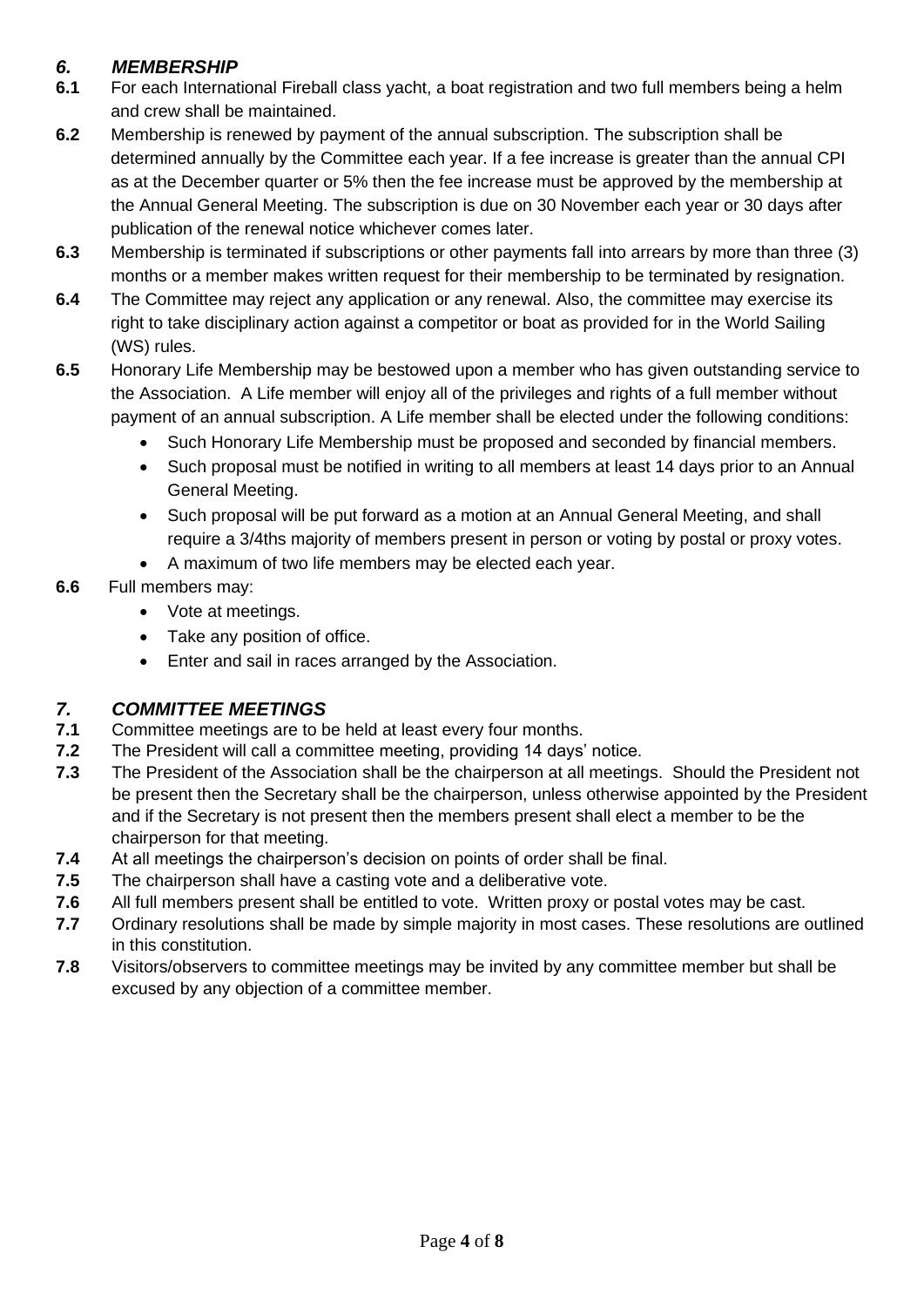#### <span id="page-4-0"></span>*8. ANNUAL GENERAL MEETING*

- **8.1** The Annual General Meeting of the members shall be held at the National Championship each year.
- **8.2** Items for the agenda of the Annual General Meeting shall be in the hands of the Secretary at least fourteen (14) days prior to the Annual General Meeting.
- **8.3** The agenda shall be provided to all full members at the Annual General Meeting.
- **8.4** The annual report and audited balance sheet or financial statement shall be submitted to members at the Annual General Meeting.
- **8.5** The Annual General Meeting may make by-laws necessary for proper administration of the Association. Any by-laws so made shall not be repealed, added to or amended unless and until:
	- Notice of intention to propose such repeal, addition or amendment is first given in writing, in the form of a motion and seconded by members of the Association, to the Secretary of the Association not later than twenty one (21) days prior to the date of the Annual General Meeting and included in the agenda for such meeting.
	- Such repeal or addition shall be proposed at Annual General Meetings and be approved by not less than 2/3rds majority of the members of the Association present at such meeting and voting thereon.
	- The election of the committee for the ensuing twelve months shall take place at the Annual General Meeting together with any other business mentioned in the agenda.

## <span id="page-4-1"></span>*9. SPECIAL GENERAL MEETINGS*

**9.1** A Special General Meeting of members shall be called at the request of the President, Secretary or any Two (2) members of the committee, or at the written request of six (6) or more financial members of the Association. Such meeting shall be held within thirty (30) days of such request and all members shall be notified in writing not less than ten (10) days before such meeting.

## <span id="page-4-2"></span>*10. COMMITTEE*

- **10.1** The business and affairs of the Association shall be under the management and control of a Committee, provided however, that except in the case of extreme urgency the Committee shall not take any action contrary to decisions made at a General Meeting.
- **10.2** The Committee may, subject to the decisions made at General Meetings, exercise all the powers of the Association and do all such acts and things as may be done by the Association or which it considers necessary or expedient to carry out the objects of the Association.
- **10.3** The Committee shall consist of a:
	- President
	- Secretary
	- Treasurer
	- Rear Commodore Australasia
	- Measurer
- **10.4** Should any vacancy occur in the Committee of the Association other than in the normal course of elections, the Committee shall fill such vacancy from the financial members of the Association and such members duly elected shall hold office for the unexpired portion of the predecessor's term.
- **10.5** A complaint about a Committee member must be made in writing to the President. The President must table the letter at the next Committee meeting for discussion and may inform the accused of the situation prior to the meeting to avoid embarrassment. Should the Committee or the complainant wish to disqualify the Committee member from their duties the Committee must call a Special General Meeting for that purpose where a 2/3rds majority must be achieved to disqualify the accused.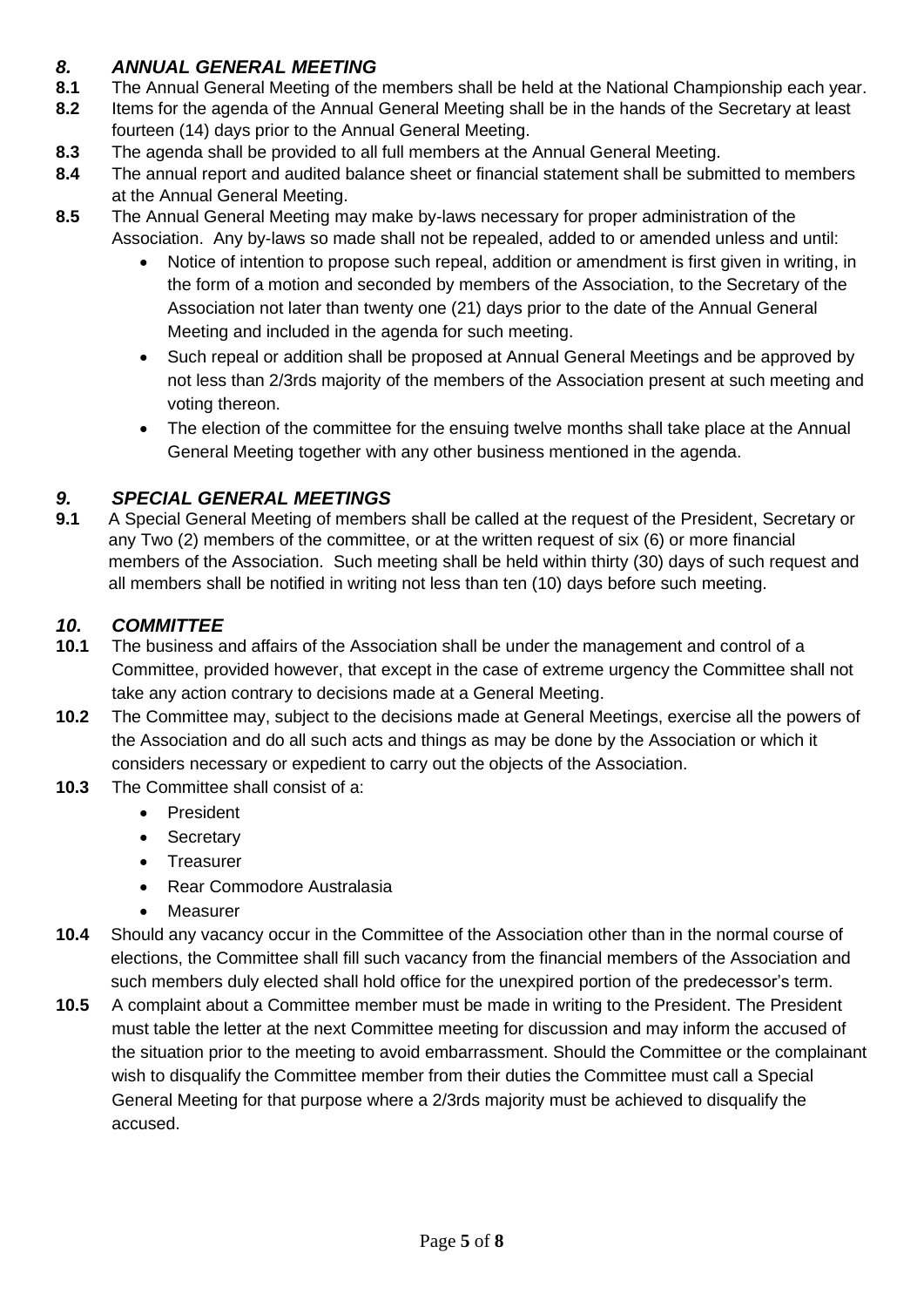#### <span id="page-5-0"></span>*11. COMMITTEE POWERS*

- **11.1** The Committee shall have the power to delegate any of its powers to a Sub-committee to deal with any particular matter or matters and upon such terms as the Committee may think fit. The President or the Secretary shall be ex-officio members of all sub-committees.
- **11.2** All acts or decisions done or made by any meeting of the Committee or member thereof shall, notwithstanding that it be afterwards discovered that there was some defect in the appointment of such member or all or any members of the Committee, be as valid and effective as if they had all been properly appointed, unless it is proven that the appointment was made in fraud or bad faith.
- **11.3** Where prior notice of a motion has been given written proxy or postal votes may be cast.

#### <span id="page-5-1"></span>*12. ELECTION OF COMMITTEE*

- **12.1** Nomination for each candidate for election as Committee member shall be proposed and seconded by two (2) members at the Annual General Meeting.
- **12.2** No persons shall be eligible for any election unless they are financial members of the Association.
- **12.3** The election of the Committee shall be by ballot of members present and voting thereon, held at the Annual General Meeting. No ballot shall be required when the number of candidates nominated for each office does not exceed the number of vacancies and they shall be declared duly elected.
- **12.4** Each Committee member is elected for a term of one (1) year.

## <span id="page-5-2"></span>*13. DUTIES*

- **13.1** The President shall:
	- Act as chairperson at all General and Committee meetings.
	- Represent the Association at any function, meeting or event at which the Association is to be represented. A representative for the President may be appointed by the President.
	- Present a report at the Annual General Meeting.

#### **13.2** The Secretary shall:

- Keep a true record of all minutes of all meetings.
- Attend to correspondence, issue notices of meetings and keep records.
- Carry out such duties as the Committee may from time to time direct.
- Keep a register of International Fireball class yachts in Australia and a roll of members of the association.
- **13.3** The Treasurer shall:
	- Receive all monies payable to the Association and give receipts for same. All monies so received shall be paid into the banking account of the Association.
	- Present at least at every second Committee Meeting a balance of the finances of the Association (every meeting is recommended) and at each Annual General Meeting a reviewed or audited report of the finances of the Association.
	- Keep proper books of account of all monies received and disbursed.
	- Generally perform all duties as directed by the Committee.
- **13.4** The Measurer shall:
	- Make themself available to measure and approve any new equipment in a reasonable time frame and with reasonable notice in the absence or non-availability of a local measurer.
	- Keep in contact with the International Measurer to remain informed of any rule changes directly affecting the International Fireball class.
	- Oversee all state measurers and their assistants.
	- Keep a register of International Fireball current owners.
	- Process any change of ownership or new boat registration forms.
	- Present a report at the Annual General Meeting.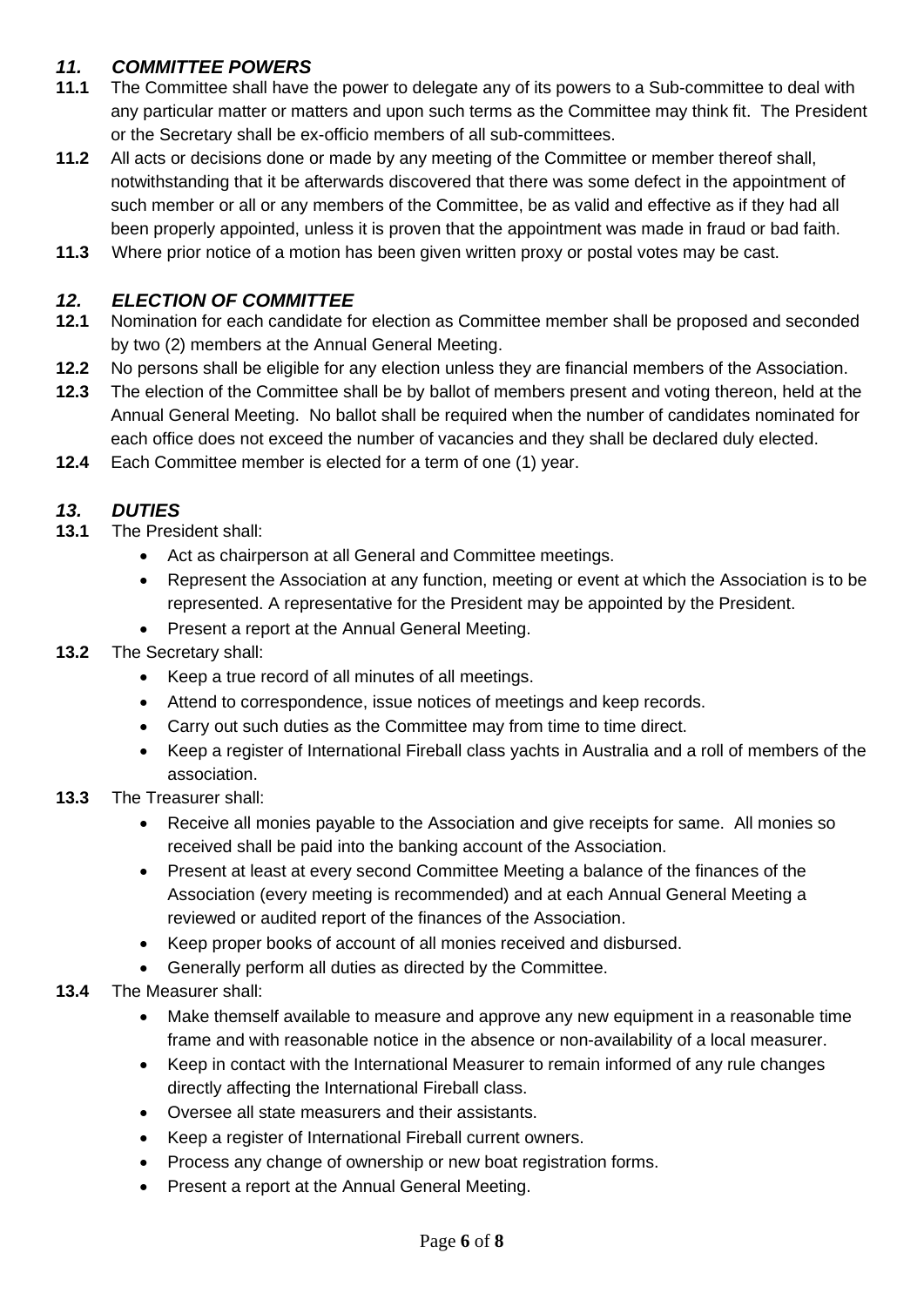#### <span id="page-6-0"></span>*14. FINANCE*

- **14.1** The financial year shall be from July 1<sup>st</sup> to June 30<sup>th</sup>.
- **14.2** The committee shall make a determination annually as to the amount of membership subscription, but any fee increase must satisfy 6.2 of the constitution.
- **14.3** All monies of the Association shall be paid into the account of the Association at such bank as the Committee may from time to time direct.
- **14.4** No monies shall be drawn from the Association's account except by when authorised by two of the bank signatories authorised by the Committee. This may be by cheque or electronic funds transfer.
- **14.5** The books and accounts of the Association shall be reviewed annually by two persons appointed by the Annual General Meeting whom are not members of the association or audited by an auditor appointed by the Annual General Meeting.
- **14.6** The books and accounts may be viewed at a Committee meeting by a members request received not less than one week prior to the Committee meeting.

#### <span id="page-6-1"></span>*15. AMENDMENTS TO THE CONSTITUTION*

- **15.1** The Objects of the Association may only be changed by a 2/3rds majority of all financial members, expressed by postal vote, proxy vote or in person, at a Special General Meeting called for such purpose.
- **15.2** Any other part of the Constitution may be altered by a 2/3rds majority of all financial members present in person or by postal vote or proxy vote at an Annual or Special General Meeting.
- **15.3** All alterations, additions to, suspension, revision or amendment to this Constitution, shall become effective from the date the motion passes.
- **15.4** Any changes resolved must not be changed for at least one (1) year except at a Special General Meeting called for that purpose.

#### <span id="page-6-2"></span>*16. COMMUNICATION WITH MEMBERS*

- **16.1** All members are responsible to notify the Secretary of a change of address including electronic address or any other relevant details.
- **16.2** All notices shall be deemed to have been duly given if posted to the registered address or electronic address.

## <span id="page-6-3"></span>*17. PERPETUAL TROPHIES*

**17.1** All perpetual trophies presented for National or other events remain the property of the Association, and while they may be held for a period by the winners. Each time such trophies are awarded they shall never become the property of an individual member.

#### <span id="page-6-4"></span>*18. RACING RULES*

- **18.1** The International Fireball is a strict one design class. Boats which do not conform to the rules of the International Fireball Class Association may be disqualified from competing in Association races.
- **18.2** All races arranged by or conducted on behalf of the Association shall be conducted under the current Racing Rules of Sailing (RRS) and Safety Regulations of AS and the current Class Rules and Restrictions, provided always that any Special Rule or Regulation made by the Association for the conduct of its own races shall first apply and provided further that such Special Rule and Regulation is made within the discretionary powers allowed by the current WS Rules and AS prescriptions, or has been approved by the Racing Rules Committee or appropriate Safety Subcommittee of AS.